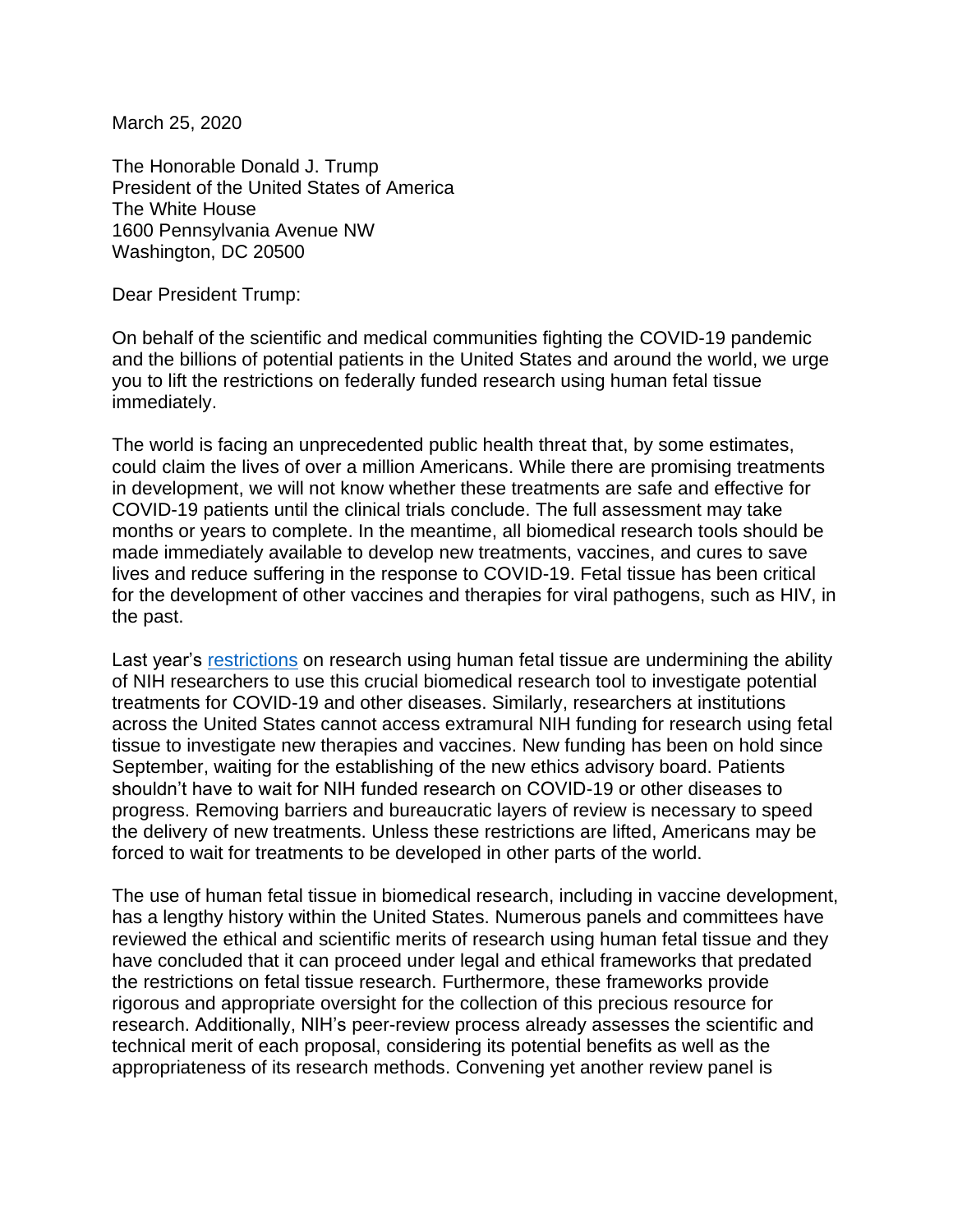redundant and will delay medical research that could lead to new treatments and vaccines for COVID-19 and other diseases.

As organizations representing scientists, clinicians, and patients who are dedicated to improving the health and well-being of all, we urge you to consider the potential of fetal tissue research to accelerate an end the pandemic, reduce human suffering, and enable the U.S. to respond to future public health threats. With millions at risk of illness, permanent injury, or death, we urge you to immediately lift the unnecessary barriers to research using human fetal tissue. Thank you for your consideration.

Sincerely,

Academic Pediatric Association AIDS Action Baltimore AIDS Foundation of Chicago AIDS United Alliance for Aging Research American Academy of HIV Medicine American Academy of Neurology American Academy of Pediatrics American Association for the Advancement of Science American Association of Colleges of Pharmacy American College of Obstetricians and Gynecologists American Pediatric Society American Physiological Society American Society for Cell Biology American Society for Reproductive Medicine American Society of Hematology American Society of Human Genetics American Thoracic Society Association for Research in Vision and Ophthalmology (ARVO) Association of American Medical Colleges Association of American Universities Association of Independent Research Institutes Association of Medical School Pediatric Department Chairs Association of Public and Land-grant Universities AVAC Axis Advocacy Boston University Brown University California Institute of Technology Cascade AIDS Project Coalition for the Life Sciences Columbia University Irving Medical Center Community Education Group Council on Governmental Relations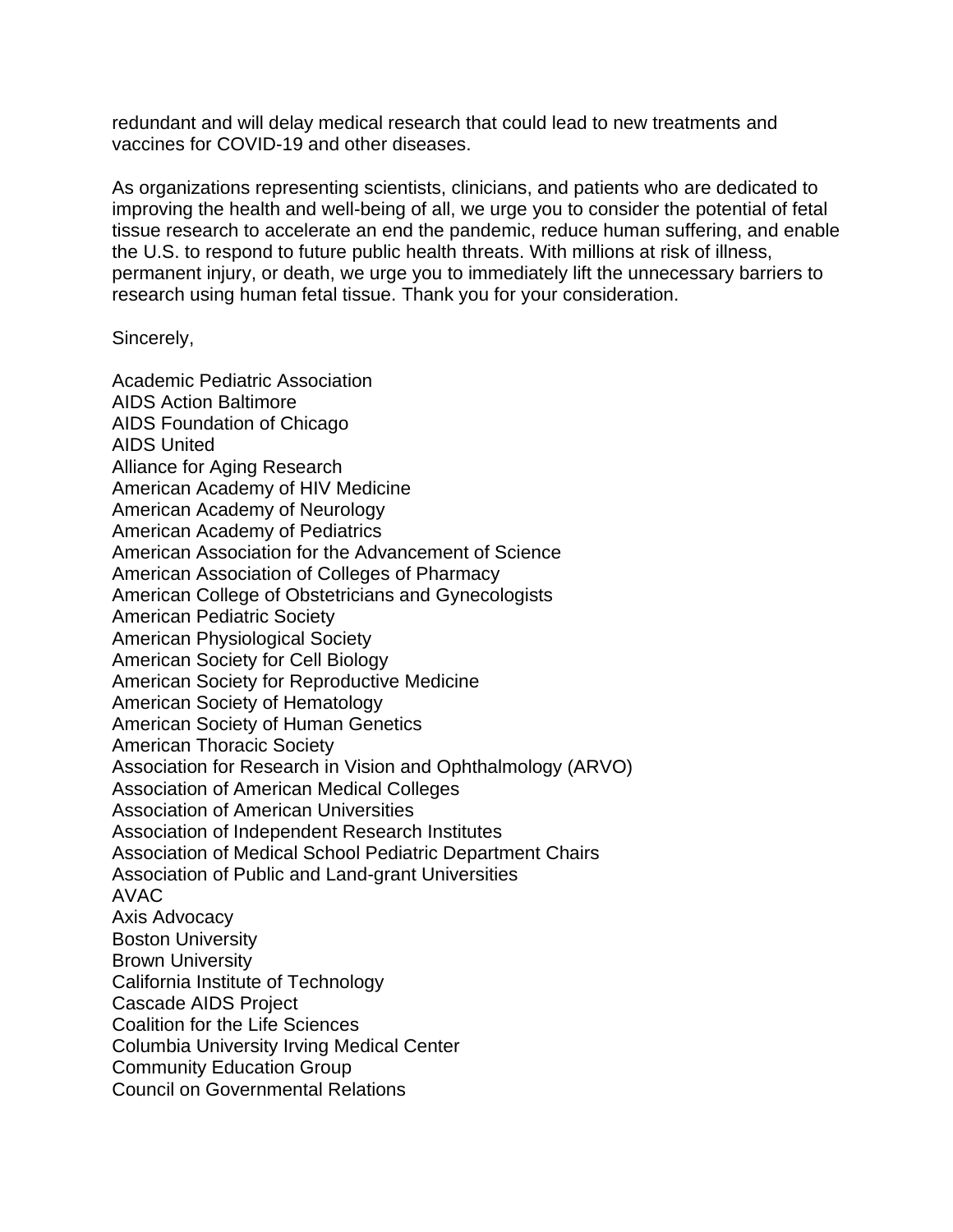Duke University Elizabeth Glaser Pediatric AIDS Foundation Endocrine Society Equality North Carolina Equity Forward Fred Hutchinson Cancer Research Center GLMA: Health Professionals Advancing LGBTQ Equality Harvard University HealthHIV HIV Medicine Association Housing Works, Inc. Infectious Diseases Society of America International Foundation for Autoimmune & Autoinflammatory Arthritis (AiArthritis) International Society for Stem Cell Research IRMA (International Rectal Microbicide Advocates) Jacobs Institute of Women's Health Johns Hopkins University Massachusetts General Hospital Medical College of Wisconsin Medical Students for Choice Michigan State University NASTAD National Alliance for Eye and Vision Research National Alliance on Mental Illness National Coalition for LGBT Health National Multiple Sclerosis Society National Women's Health Network New York Stem Cell Foundation New York University NMAC North American Society for Pediatric and Adolescent Gynecology Northwestern University Feinberg School of Medicine Oregon Health & Science University Pediatric Policy Council Physicians for Reproductive Health Princeton University Research!America Rutgers, The State University of New Jersey Society for Maternal-Fetal Medicine Society for Pediatric Research Society of Family Planning Stanford University Stony Brook University The American Association of Immunologists The Michael J. Fox Foundation for Parkinson's Research Treatment Action Group